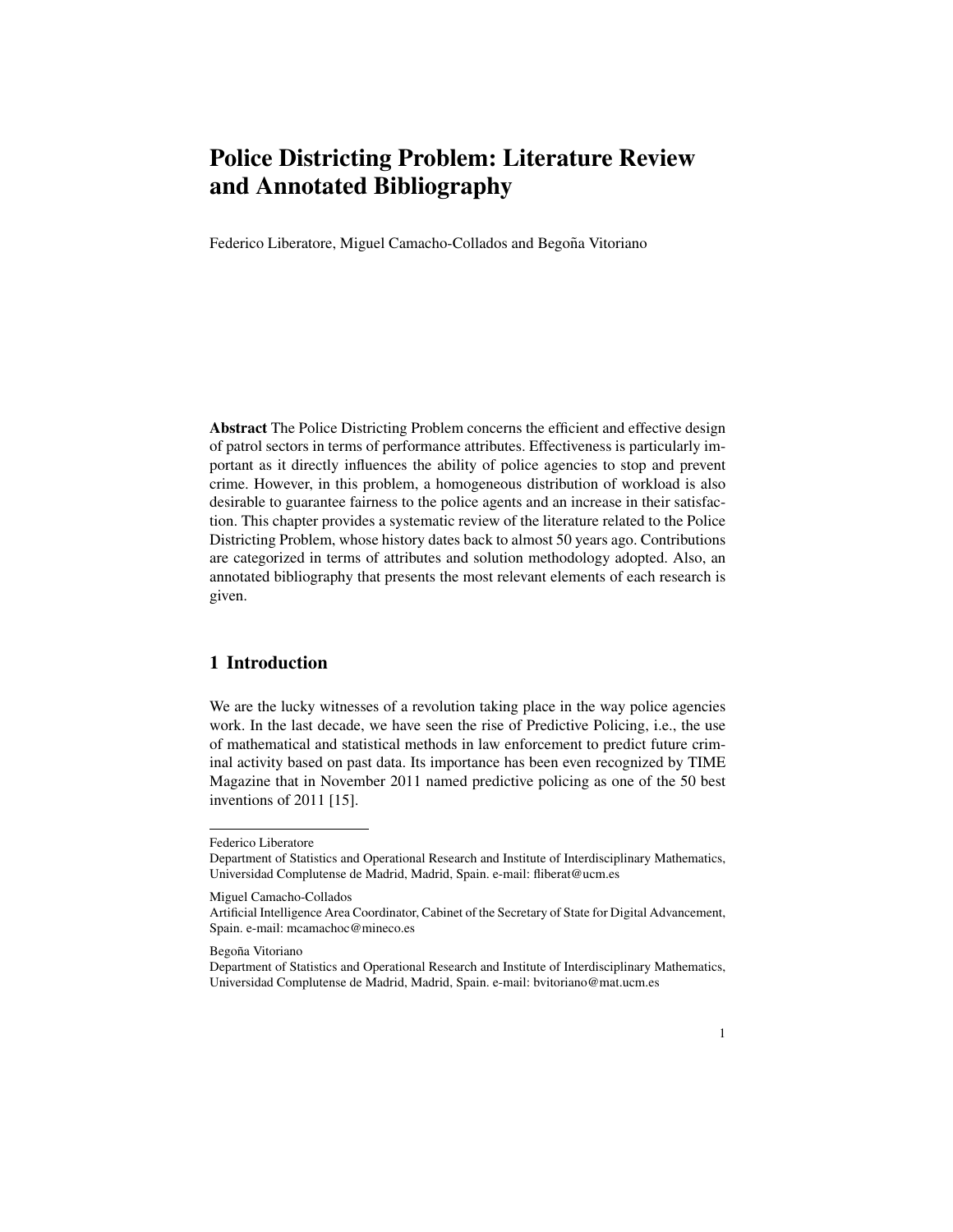Apart from crime forecasting, mathematics still have a major role to play in policing and its various disciplines can help by giving police agency a new edge in the fight against crime. This is also recognized by the RAND corporation and the National Institute of Justice of the United States (NIJ). In fact, both these prestigious institutions acknowledge the need for taking a step forward and developing explicit methodologies and tools to take advantage of the information provided by Predictive Policing models to support decision makers in law enforcement agencies [24].

Districting models are a natural way to make use of crime forecasts to design police districts tailored to the criminal behavior of an area. During most of the 20th century, police districts were drawn by police officers on a road map with a marker, just by following the major streets in the area, or according to neighborhood perimeters, without considering workload efficiency or balance [3]. The first model for the design of police district was formulated by Mitchell [23], almost 50 years ago. Since then, a number of mathematical optimization models have been proposed and the Police Districting Problem (PDP) was born. The objective of the PDP is to partition the territory under the jurisdiction of a Police Department in the "best possible way." PDP models normally consider several attributes, such as time, cost, performance, and other topological characteristics.

Geographic Information Systems (GIS), thanks to their ability to represent and manipulate geographical data using a reasonable amount of computational time, gained popularity among both academics and practitioners which started to contemplate the possibility of adopting automatic methodologies for the definition of police districts [28]. However, studies integrating GIS and sophisticated mathematical modeling for police districting remain a rarity [3], and the design of police districts is often based on the experience and intuition of few experts. Nevertheless, the importance of a balanced definition of the police districts is unquestioned and the implementation of decision-aid tools for the allocation of police resources has proven to be extremely beneficial, as shown by the numerous papers presented in the academic literature in the last decades [13]. In fact, all the researches report a dramatic improvement in workload distribution compared to hand-made districts which, in turn, results in enhanced performance and efficiency.

In this chapter we provide a general definition for the PDP and analyze in detail the literature related to this topic. The PDP is formally presented in Section 2. In Section 3, previous contributions in this line of research are categorized in terms of attributes considered and methodologies and approaches adopted for the problem solution. Next, an annotated bibliography is provided, where a brief description of the most salient points of each research is given (see Section 4). Conclusions are given in Section 5.

## 2 The Police Districting Problem

In the United States, the territory under the jurisdiction of a police department is partitioned according to a hierarchical structure constituted by command districts (or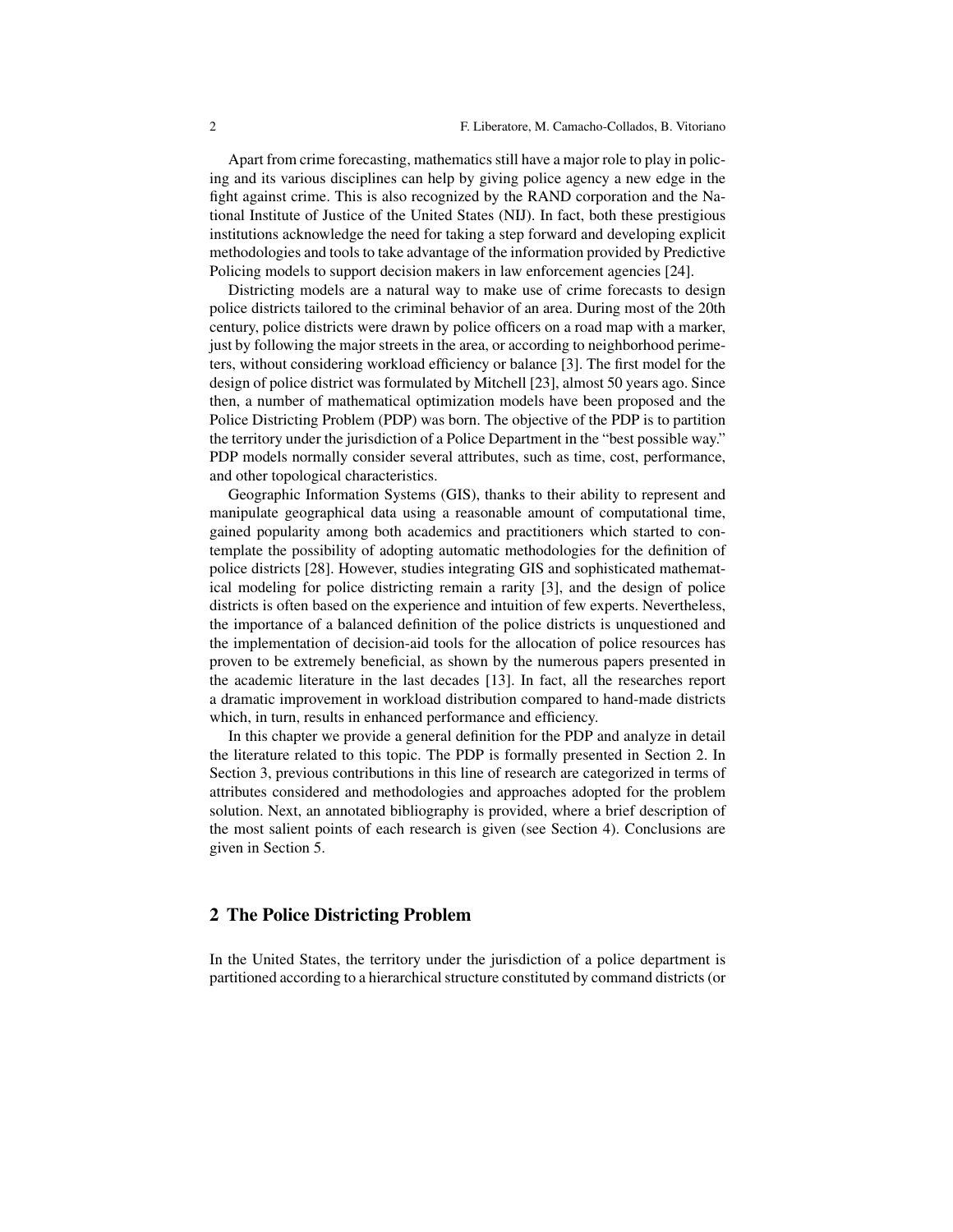precincts), patrol sectors (or beats), and reporting districts (or r-districts, or blocks). Command districts host the headquarters where the commanding officer supervises the operations and are fractioned into patrol sectors. Patrol sectors have one or more cars assigned which patrol the area and attend to the calls for service that originate in the sector. R-districts represent the smallest geographical unit for which statistics are kept and are, *de facto*, the atomic element in the hierarchy. Sarac *et al.* [26] explain that r-districts can coincide with census block groups as it is convenient to do so for administrative reasons. The territorial structure in Europe is not as homogeneous as in the United States, as it depends on the country or the region considered. However, a hierarchal structure similar to the one adopted in United States is predominant.

The PDP concerns the optimal grouping of blocks into "homogeneous" patrol sectors in such a way that all the territory is partitioned and that no sector is empty. It is desirable for the patrol sectors to be connected and topologically efficient (e.g., compact). In fact, the car(s) assigned to the patrol sector should respond to all the incidents taking place in the area and, therefore, topologically efficient sectors would result in a diminished travel time and, in turns, in a higher operational effectiveness. Normally, if all the cars in a sector are busy responding calls, a car from a neighboring sector has to attend the incoming calls. This generally leads to a domino effect where cars are pulled from their area to another, leaving the patrol sector unattended and, therefore, more susceptible to criminal incidents (as pointed out by Mayer [21]). In the light of this scenario, balanced workload among the districts and enforcement of a maximal response time become of primary importance.

Figure 1 shows a crime heat-map for a Saturday night shift in the Central District of Madrid, Spains, and the corresponding PDP solution.The borders of the census districts have been plotted in black, the streets in gray and each patrol sector is represented by a different color. It can be observed that the sector design is adjustes to provide an equitable territory partition among the beats.

A generic formulation for the PDP is given in the following.

$$
\min \quad obj(P) \tag{1}
$$

$$
\text{s.t.} \qquad \emptyset \notin P \tag{2}
$$

$$
\bigcup_{A \in P} A = N \tag{3}
$$

$$
A \cap B = \emptyset \quad \forall A, B \in P | A \neq B \tag{4}
$$

$$
|P| = p \tag{5}
$$

$$
Conn(A) = 1 \,\forall A \in P \tag{6}
$$

(7)

The model optimizes a certain objective function evaluated on a partition *P*. Constraints (2)-(4) represent the conditions held by a partition *P* defined on the set of blocks *N*: *P* should not contain the empty set  $\emptyset$  (2), the partition covers entirely *N* (3) and the sectors are pairwise disjoint (4). The restriction (5) concerns the partition cardinality and enforces the number of patrol sectors to be exactly *p*. Finally, condition (6) regards the geometry of the patrol sectors. *Conn*(*A*) is an indicator function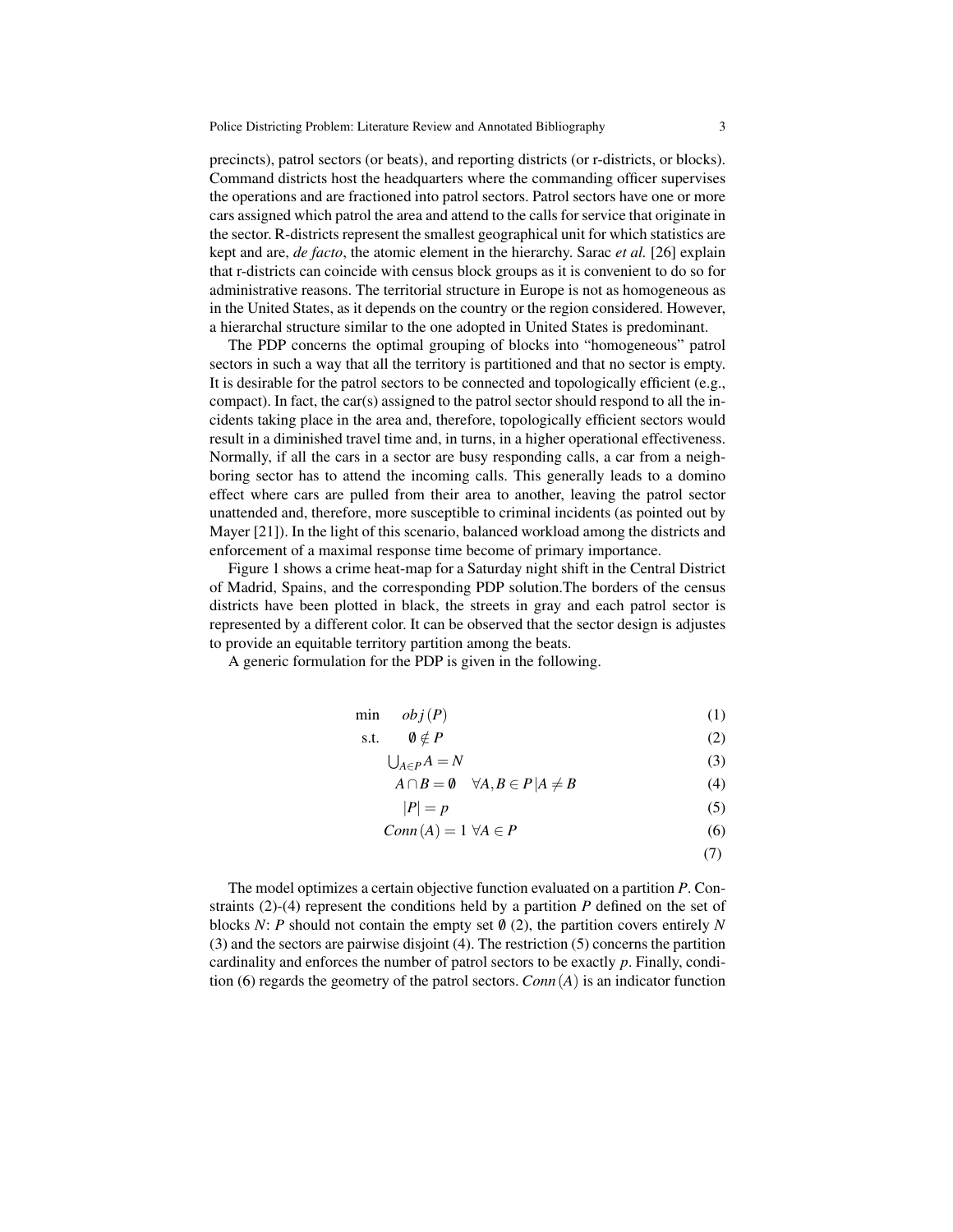Fig. 1 Crime heat-map for a Saturday night shift in the Central District of Madrid, Spain (left), and sample solution obtained by a PDP model. The borders of the census districts have been plotted in black, the streets in gray and each patrol sector is represented by a different color. Source: Liberatore and Camacho-Collados (2016) [20]



that equals 1 when *A* is connected and zero otherwise. Therefore, this constraint establishes that only connected partition blocks are feasible. This condition implies that an agent cannot be assigned to a patrol sectors spanning two or more separate areas of the city.

In its most basic form, the PDP is not different from any districting problem. Of course, the basic formulation can be enriched with specific constraints and conditions. In particular, the different PDP presented in the literature include attributes and parameters that represent the idiosyncrasies of the policing context, as explained in the following section.

# 3 Literature Review

This section is devoted to an analysis and categorization of the attributes and methodologies adopted in the literature on the PDP. A summary of the findings is illustrated in Table 1, where the most salient characteristics of each contribution are presented.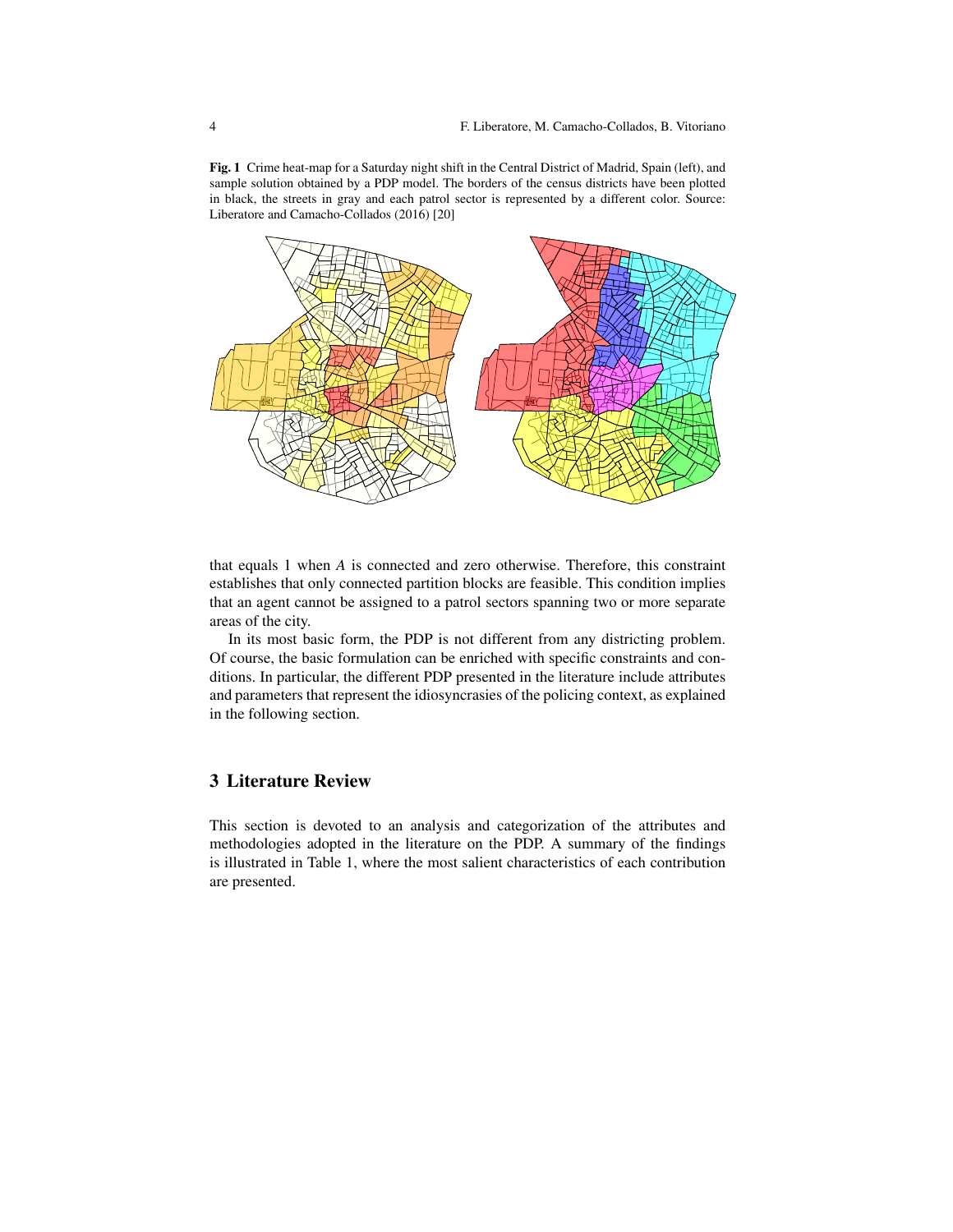| <b>Reference</b>                         | Workload                                                           | <b>Response</b><br><b>Time</b>              | <b>Geometry</b>                                     | <i><b>Other</b></i>                                                                                                                         | Methodology                                                      |
|------------------------------------------|--------------------------------------------------------------------|---------------------------------------------|-----------------------------------------------------|---------------------------------------------------------------------------------------------------------------------------------------------|------------------------------------------------------------------|
| Mitchell<br>$(1972)$ [23]                | Expected<br>service time,<br>expected<br>travel time               | Expected<br>travel time                     |                                                     |                                                                                                                                             | Modified<br>clustering<br>heuristic                              |
| <b>Bodily</b><br>$(1978)$ <sup>[2]</sup> | Fraction of<br>time spent<br>servicing calls                       | Average travel<br>time                      |                                                     |                                                                                                                                             | Utility<br>theory                                                |
| Benveniste<br>$(1985)$ [1]               | Probability of<br>a server being<br>found busy                     | Total expected<br>station-alarm<br>distance |                                                     |                                                                                                                                             | Stochastic<br>optimization                                       |
| Sarac et al.<br>$(1999)$ [26]            | Homogeneity<br>in terms of<br>population and<br>call volume        |                                             | Area,<br>compactness,<br>contiguity                 | Easy access to<br>demographic<br>data, suitable<br>for use by<br>other<br>agencies, and<br>respect of<br>existing<br>district<br>boundaries | Redefinition<br>according to<br>census<br>blocks                 |
| $D'Amico$ et<br>al. (2002)<br>$[13]$     | Utilization of<br>servers                                          | Queuing<br>response time<br>and travel time | Size,<br>compactness,<br>contiguity,<br>convexity   |                                                                                                                                             | Queuing<br>model and<br>simulated<br>annealing                   |
| Curtin et al.<br>$(2005)$ [12]           | Maximum<br>incident load<br>per sector                             | Maximum<br>service<br>distance              |                                                     |                                                                                                                                             | GIS and<br>mathemati-<br>cal<br>program-<br>ming<br>optimization |
| Kistler<br>$(2009)$ [18]                 | <b>Total hours</b><br>worked.<br>number of<br>calls.<br>population | Average travel<br>time                      | Area, total<br>length of<br>streets,<br>compactness | Boundaries of<br>gang<br>territories, city<br>council wards,<br>neighborhood<br>associations.<br>and Air Force<br><b>Base</b>               | $\overline{GIS}$                                                 |
| Curtin et al.<br>$(2010)$ [11]           | Maximum<br>incident load<br>per sector                             | Maximum<br>service<br>distance              |                                                     | Backup<br>coverage                                                                                                                          | GIS and<br>mathemati-<br>cal<br>program-<br>ming<br>optimization |

Table 1: Mapping of attributes considered and methodology adopted, by article.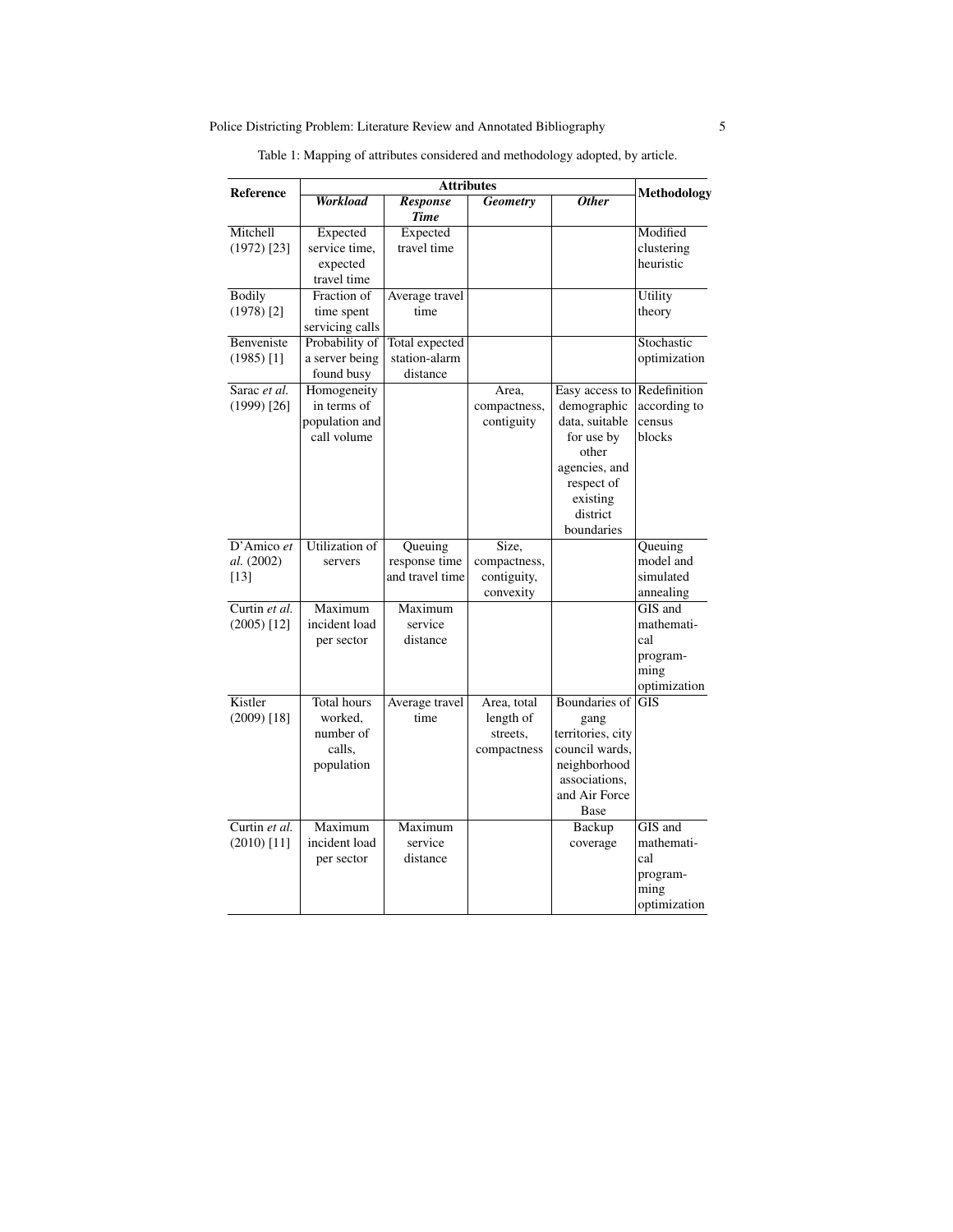|  | Table 1: (continued) |
|--|----------------------|
|--|----------------------|

| <b>Reference</b>                                           | Workload                                                                  | <b>Response</b><br>Time | <b>Geometry</b>                                          | <b>Other</b>                                                       | Methodology                                                                                                          |
|------------------------------------------------------------|---------------------------------------------------------------------------|-------------------------|----------------------------------------------------------|--------------------------------------------------------------------|----------------------------------------------------------------------------------------------------------------------|
| Zhang and<br><b>Brown</b><br>$(2013)$ [29]                 | Homogeneity<br>in terms of<br>average travel<br>time and<br>response time | Average travel<br>time  |                                                          |                                                                    | GIS and<br>agent-based<br>simulation                                                                                 |
| Zhang and<br><b>Brown</b><br>$(2014)$ [30]                 | Homogeneity<br>in terms of<br>average travel<br>time and<br>response time | Average travel<br>time  |                                                          |                                                                    | Simulated<br>annealing<br>and<br>discrete-<br>event<br>simulation                                                    |
| Zhang and<br><b>Brown</b><br>$(2014)$ [31]                 | Homogeneity<br>in terms of<br>average travel<br>time and<br>response time | Average travel<br>time  |                                                          |                                                                    | GIS, experi-<br>mental<br>design<br>methods,<br>agent-based<br>simulation<br>and<br>discrete-<br>event<br>simulation |
| Bucarey et<br><i>al.</i> (2015)<br>[4]                     | Homogeneity<br>in terms of<br>sector demand                               |                         | Sector<br>boundaries                                     | Prevention<br>demand<br>component                                  | Mathematical<br>program-<br>ming<br>optimization                                                                     |
| Camacho-<br>Collados et<br>al. (2015)<br>[6]               | Homogeneity<br>in terms of<br>area, risk,<br>isolation and<br>diameter    |                         | Diameter.<br>Sectors must<br>be connected<br>and convex. | Isolation, i.e.,<br>how far the<br>sector is from<br>other sectors | Mathematical<br>program-<br>ming<br>optimization                                                                     |
| Cheung et<br>al. (2015)<br>[9]                             |                                                                           |                         |                                                          |                                                                    | Mathematical<br>program-<br>ming<br>optimization                                                                     |
| Chow et al.<br>$(2015)$ [10]                               |                                                                           |                         |                                                          |                                                                    | Mathematical<br>program-<br>ming<br>optimization                                                                     |
| Liberatore<br>and<br>Camacho-<br>Collados<br>$(2016)$ [20] | Homogeneity<br>in terms of<br>area, risk,<br>isolation and<br>diameter    |                         | Diameter.<br>Sectors must<br>be connected<br>and convex. | Isolation, i.e.,<br>how far the<br>sector is from<br>other sectors | Mathematical<br>program-<br>ming<br>optimization                                                                     |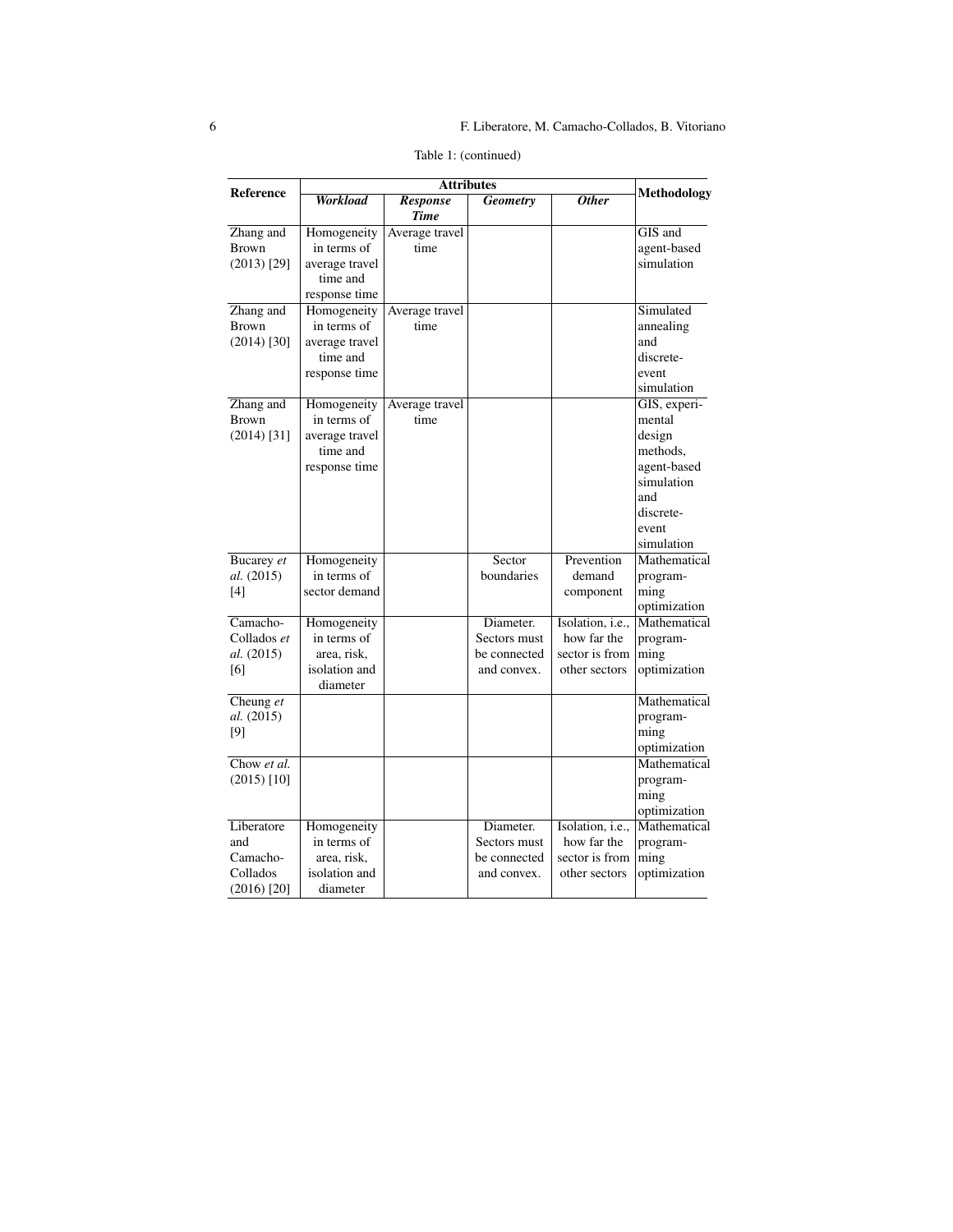| Reference         | <b>Attributes</b> |                 |                 |              | Methodology |
|-------------------|-------------------|-----------------|-----------------|--------------|-------------|
|                   | Workload          | <b>Response</b> | <b>Geometry</b> | <b>Other</b> |             |
|                   |                   | Time            |                 |              |             |
| Piyadasun $et$    | Crime-            |                 | Rectangular     |              | Clustering  |
| <i>al.</i> (2017) | severity          |                 | area needed to  |              | heuristic   |
| $\left[25\right]$ | weighted          |                 | cover the       |              |             |
|                   | distance.         |                 | whole sector.   |              |             |
|                   | Homogeneity       |                 | Isoperimetric   |              |             |
|                   | measured          |                 | quotient        |              |             |
|                   | using Gini        |                 |                 |              |             |
|                   | index.            |                 |                 |              |             |

Table 1: (continued)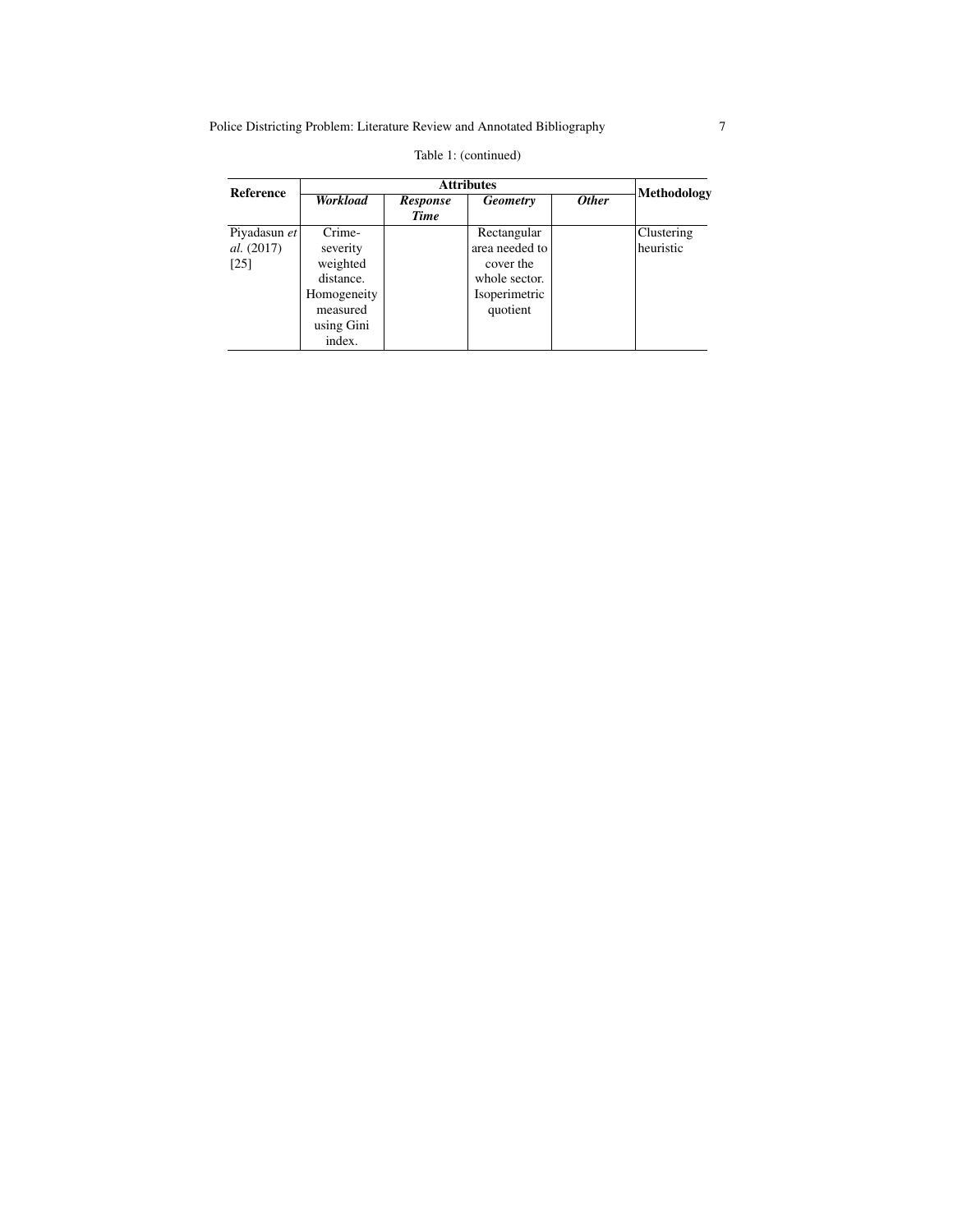#### 3.1 Attributes

While analyzing the existing literature on the PDP, certain basic features common to all contributions emerged. In fact, all the applications considered include measures for workload, response time, and geometrical properties of the districts. Nevertheless, the implementation shows significant variations. Differently from Kalcsics and Schröeder [17], the denomination "attributes" has been adopted instead of "criteria" with the aim to provide a more generic framework that classifies all the relevant characteristics of a PDP solution, regardless of whether they are optimized in the objective function, or expressed as constraints.

#### 3.1.1 Workload

Given the complex nature of police procedures and operations, and the great variability of tasks that an agent can undertake, defining workload could be complicated. Bruce [3] poses a number of questions that can help to clarify what to consider as part of the workload. Albeit difficult, an accurate definition of workload is desirable as it ensures homogeneity in terms of quality and speed of service, and equalizes the burden on police officers [2].

In the literature on the PDP, different definitions of workload have been adopted. Mitchell [23] computes the workload as the sum of the total expected service time and the total expected travel time. Curtin *et al.* [12, 11] use the number (or frequency) of calls (or incidents) occurring at each district as a proxy for the workload. As different calls can have different service time, some authors reckon that this measure is too naïve as it might produce unbalanced patrol districts. For Bodily [2] and D'Amico *et al.* [13] workload is defined as the fraction of working time that an agent spends attending to calls. An equivalent measure is proposed by Benveniste [1]. Given the stochastic nature of her model, workload is measured in terms of probability of a patrol car being busy. Once the probability is known, the time spent attending and answering calls can be easily calculated. More recently, workload has been defined as a combination of different characteristics. Sarac *et al.* [26] aggregate population and call volume. Kistler [18] makes use of the convex combination of total hours worked (i.e., from dispatch to call clearance), number of calls, and population. Zhang and Brown [29, 30, 31] consider both average travel time and response time. Camacho-Collados *et al.* and Liberatore and Camacho-Collados [6, 20] define workload as the weighted combination of multiple attributes: area, risk, isolation and diameter. Finally, Piyadasun *et al.* [25] define the workload as the sum of the distance of the district center to its crime points, weighted by the severity of the crime. Interestingly, equality in the distribution of the workload among patrol sectors is measured using the Gini coefficient.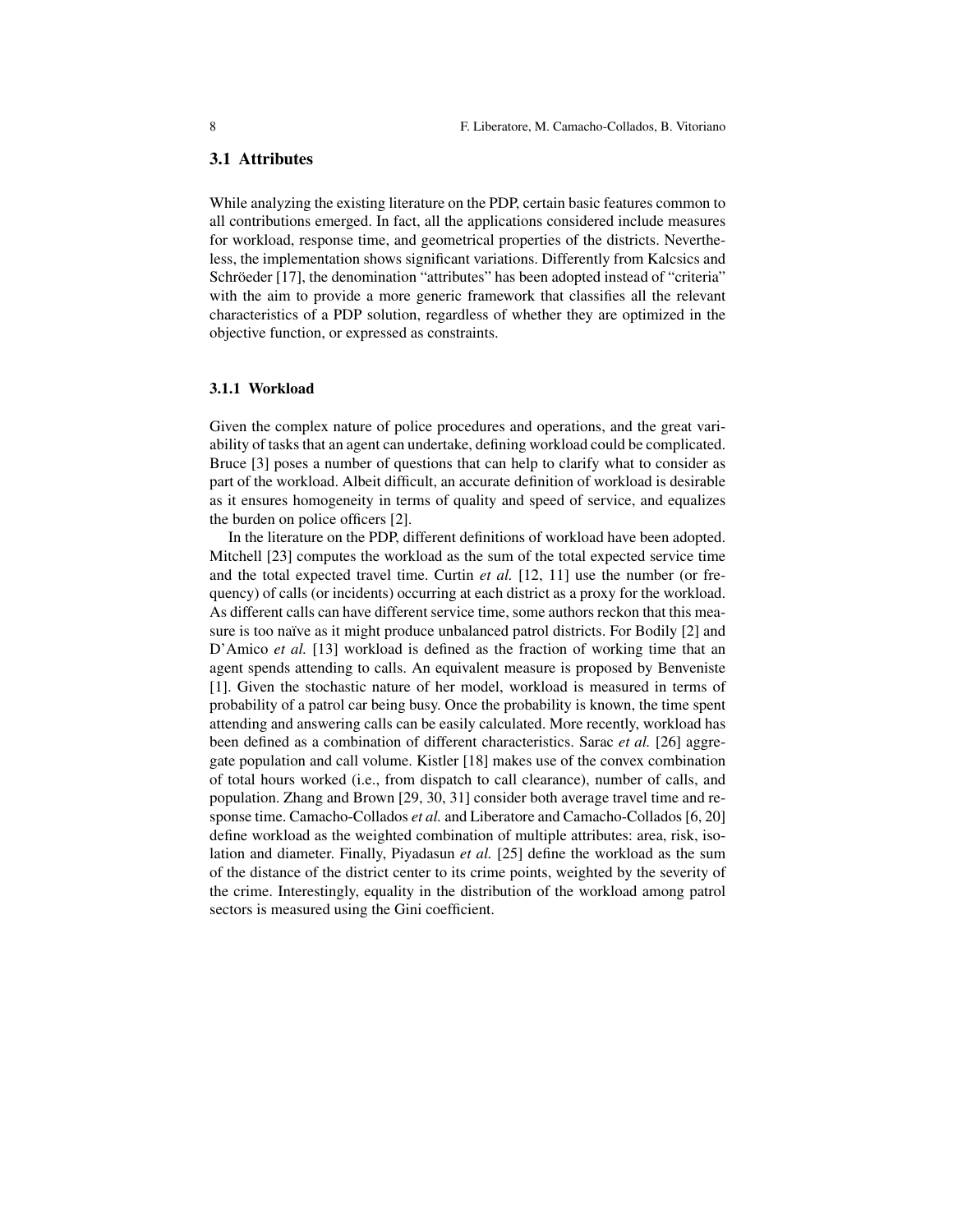#### 3.1.2 Response Time

Response time is an important performance measure representing the time between the arrival of a call for service and the arrival of a unit at the incident location. According to Bodily [2], the reduction of the response time results in a number of beneficial effects such as:

- Increased likelihood of intercepting a crime in progress.
- Deterrent effect on criminals.
- Increased confidence of citizens in the police.

Generally speaking, most of the authors consider exclusively travel times [23, 2, 18, 29, 30, 31] or travel distances [1, 12, 11]. The only study considering queuing effect is by D'Amico [13], where the authors apply an external model - PCAM [7, 8] - to compute the total response time including calls queuing time and travel time to the incident location.

#### 3.1.3 Geometry

In 1812 Albright Gerry, the Governor of the State of Massachusetts at the time, manipulated the division of his state and proposed a salamander-shaped district to gain electoral advantage, leading to the expression "gerrymandering" (resulting from merging "Gerry" and "salamander"). Since then, designing electoral districts having certain geometric properties is of primary importance to ensure neutrality and prevent political interference in the districting process.

In the context of the PDP, geometric attributes are still relevant for efficiency (e.g., establishing boundaries that would be easy to patrol and would not frustrate patrol officers) and for administrative reasons (e.g., coordination with other agencies). A number of researches explicitly include geometric properties in the design process, as the properties of compactness [26, 13, 18, 6, 20], contiguity [26, 13, 6, 20], and convexity [13, 6, 20] are generally obtained as a consequence of optimizing the travel distance or the travel time. Also, the district area is considered in all the mentioned works. Camacho-Collados *et al.* and Liberatore and Camacho-Collados [6, 20] achieve compactness by minimization of the sectors' diameter. Additionally, Kistler [18], Camacho-Collados *et al.* and Liberatore and Camacho-Collados [6, 20] include the total length of the streets in a patrol sector.

#### 3.1.4 Other Attributes

Recently, a number of attributes that do not fall into any of the previous categories have been introduced by some works. These attributes generally try to capture complex real-world requirements. The Buffalo Police Department needed to redesign r-districts in such a way that the existing district boundaries would be respected, and the access to demographic data as well as the use by other agencies would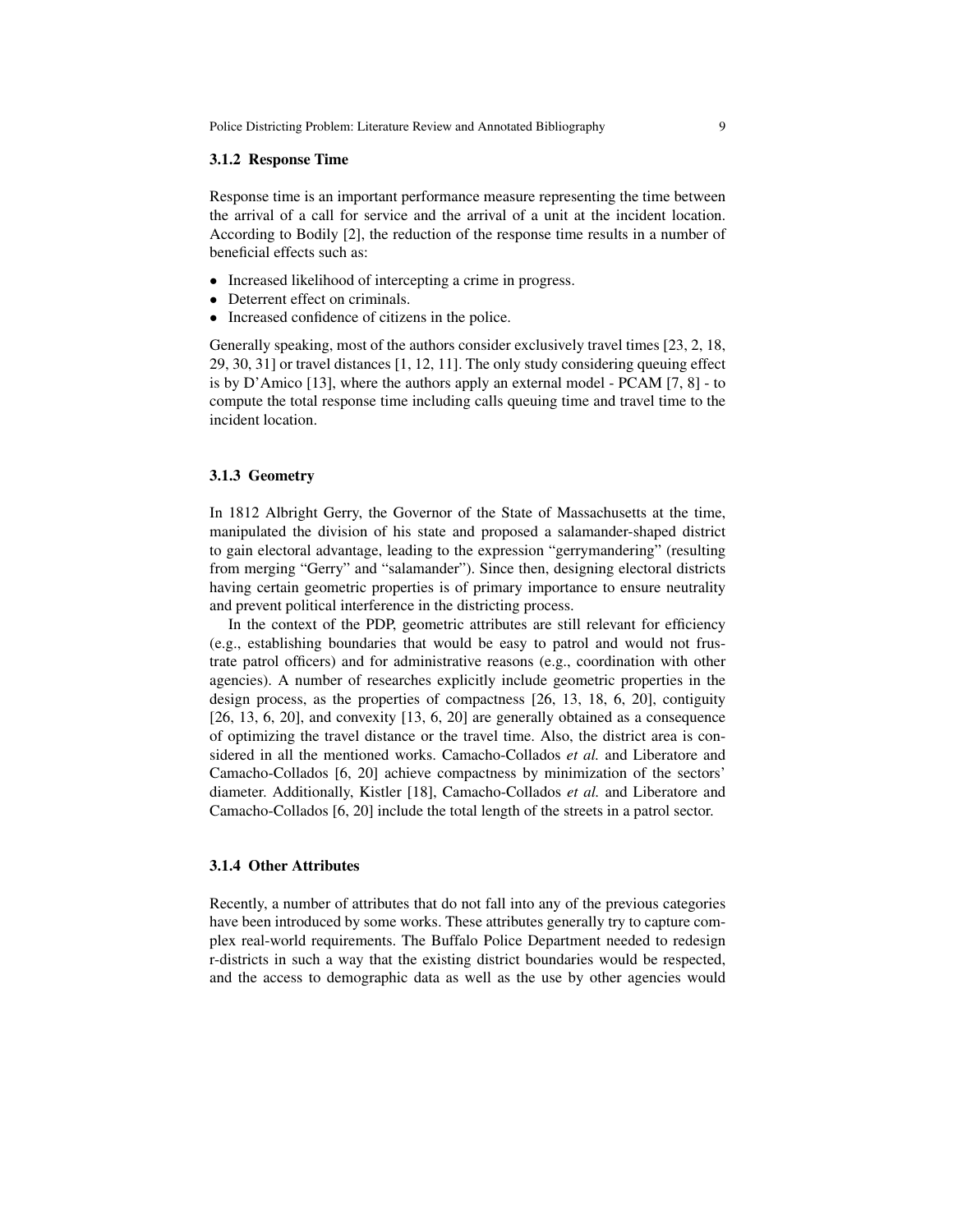be easy [26]. The Tucson Police Department needed to consider the boundaries of gang territories, city council wards, neighborhood associations, and the Davis-Monthan Air Force Base [18]. Curtin *et al.* [11] introduce backup coverage (i.e., multiple coverage) of incident locations. Camacho-Collados *et al.* and Liberatore and Camacho-Collados [6, 20] define an isolation attribute that expresses how far the sector is with respect to the others. The rationale is that a more isolated sector can receive less support than a more central one. Finally, Bucarey *et al.* [4] propose a prevention demand component that represent the need for police resources used for preventive patrols. This component is calculated as the maximum between three factors, each multiplied by a scaling coefficient. The factors considered are: reported crime, population, and total kilometers of roads in the sector.

## 3.2 Methodologies and Approaches

Many districting approaches have appeared in the literature. In this subsection, the contributions are categorized according to the methodology adopted and their main characteristics are presented.

#### 3.2.1 Optimization Models

According to Kalcsics and Schröeder [17], the first mathematical program for the Districting Problem was proposed by Hess *et al.* [16], and regarded the neutral definition of political district. Since then, a large number of models have been presented, mostly in the context of Location Analysis. Mitchell [23] defines a Set Partitioning model that considers minimizing the expected distance inside of each subset and equalizing workload among all the subsets. Curtin *et al.* [12, 11], propose maximal covering models. Cheung *et al.* (2015) [9] and Chow *et al.* (2015) [10] consider both the *p*-median problem and the maximum coverage problem. Bucarey *et al.* [4] formulate their problem as an enriched *p*-median model. Finally, Camacho-Collados *et al.* and Liberatore and Camacho-Collados [6, 20] introduce a Multi-Criteria Police Districting Problem that provides a balance between efficience and workload homogeneity, according to the preferences of a decision maker. It is important to notice that all these formulations, due to the size of the application context, are often solved heuristically. This is also the case for Piyadasun *et al.* [25] that, despite not presenting any mathematical formulation for their problem, solve it by means of an *ad-hoc* clustering heuristic.

A different perspective is adopted by Benveniste [1] and D'Amico *et al.* [13], where patrol cars and agents are modeled as servers in a stochastic model. In particular, Benveniste [1] proposes a Stochastic Optimization model, while D'Amico *et al.* [13] include a queuing model inside of a simulated annealing algorithm to compute response times that incorporate queuing effects.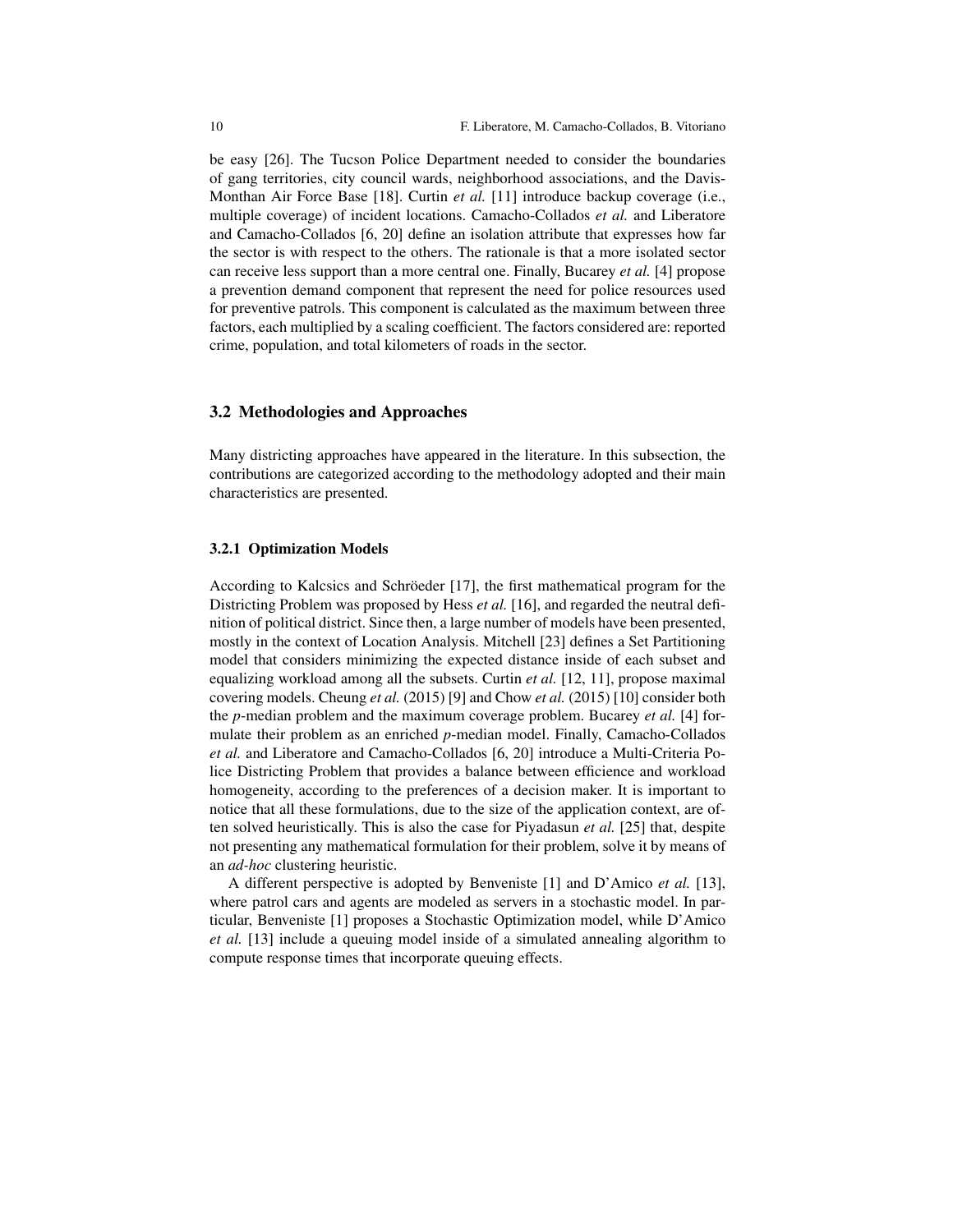#### 3.2.2 Geographic Information Systems (GIS)

The first application of geography to crime analysis dates back to 1829, when the Italian geographer Adriano Balbi and the French lawyer Andre-Michel Guerry drew ´ three maps of crimes in France, highlighting geographic patterns of crime and their relations [19]. Since then, the marriage between geography and criminology gave birth to numerous methodologies. When the GIS were developed, their implementation in law enforcement agencies and crime research was only natural, and in the last decade we are assisting to an extremely rapid growth of adoption, supported by the promotion of the NIJ (United States National Institute of Justice). For a review of GIS application to crime research the reader is referred to the overview by Wang [28].

According to this trend, the last works on the PDP are developed in the framework of the GIS. Kistler [18] uses a GIS to redesign the Tucson Police Department districts. Most commercial GIS can be extended to integrate optimization routines. Curtin *et al.* [12, 11], use GIS in conjunction with a maximal covering model. Finally, Zhang and Brown [29, 30, 31] implement agent-based simulation and discrete-event simulation inside of a GIS.

## 3.2.3 Other Methods

Two studies adopted approaches that do not fall into any of the other categories. Bodily [2] devises a decision model based on utility theory to achieve the best solution with respect to the surrogate utility of three interest groups. The work by Sarac *et al.* [26] is an example of the idiomatic expression "simpler is better." After attempting to redesign r-districts by using a multi-criteria set partitioning model, the authors realized that census blocks satisfied all the requirements. It is important to notice that their approach is successful because of the specific requisites the Buffalo PD had on the r-district configuration (e.g., easy access to demographic data, suitable for use by other agencies).

## 4 Annotated Bibliography

In the following, an annotated bibliography providing a description of the most salient points, achievements, and characteristics of the most relevant contributions in the PDP is given. The contributions are presented in chronological order.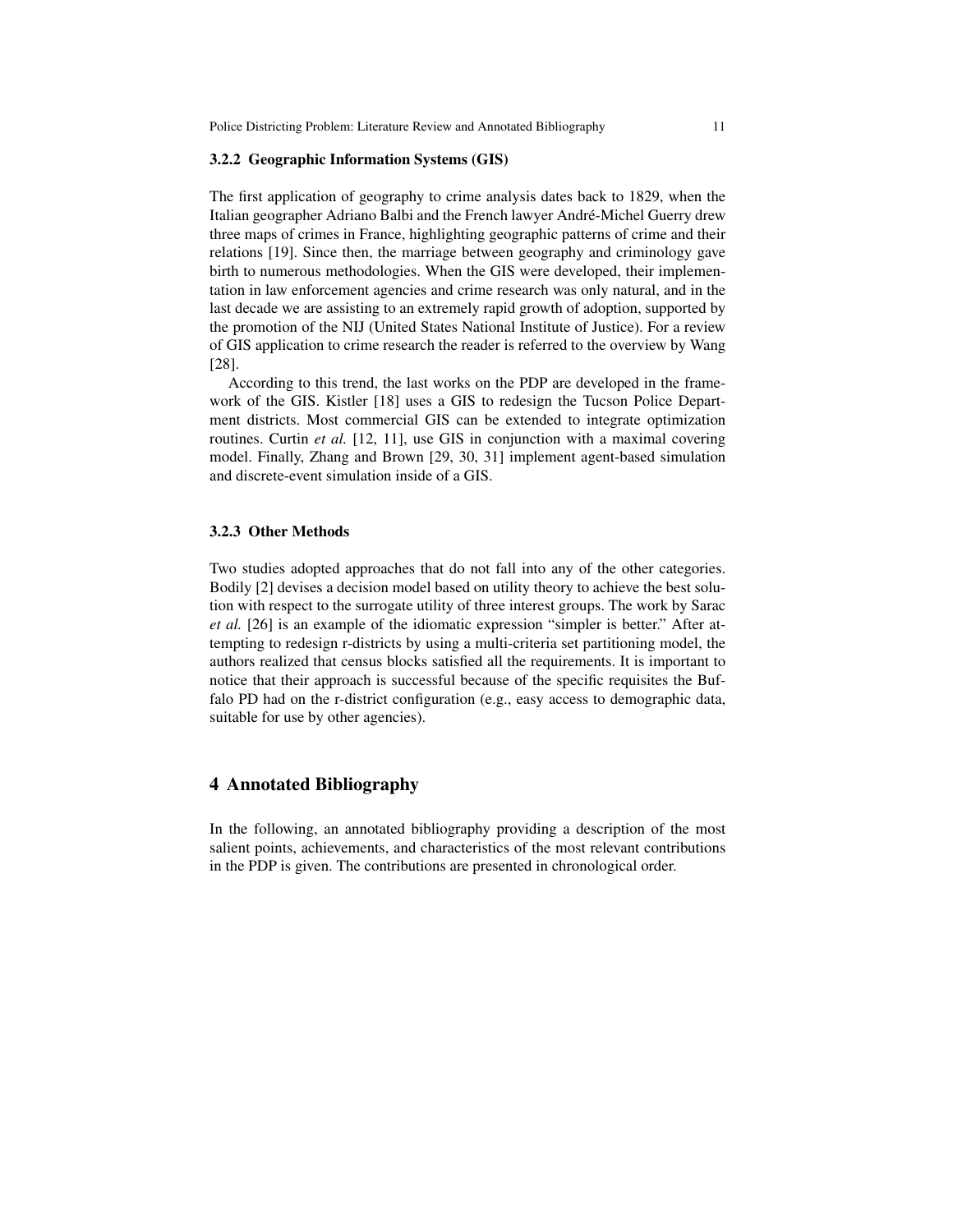#### Mitchell (1972) [23]

In his seminal work, Mitchell presents a mathematical formulation for the problem of designing police patrol sectors. The model is based on the assumption that incident distribution is known and that each call is serviced by the nearest available units. Multiple incident types are considered. Each type is characterized by a service time and a vector of weights that define the importance of the incident being attended by a specified number of units. The model minimizes the total expected weighted distance. Also, the workload, defined as the sum of the expected service time and the expected travel time, is equalized across the sectors. The problem is solved by means of an adapted clustering heuristic and applied to incident data for Anaheim, California. The solution improves the sector plan adopted at the time.

## Bodily (1978) [2]

Bodily proposes a decision model based on utility theory, which makes use of the preferences of three interest groups in the design process of police sectors: citizens (minimize travel time, equalize travel time), administrators (minimize travel time, equalize travel time, and equalize workload), and service personnel (equalize workload). The problem is solved by a local search algorithm that transfers one block from one sector to another, so that the greatest improvement in terms of surrogate utility is achieved. The algorithm stops when no improvement is possible.

## Benveniste (1985) [1]

The author presents a stochastic optimization problem for the combined zoning and location problem for several emergency units. Namely, the problem involves the division of an area in sectors, the definition of location for the servers, and a set of rules, assigning for service an alarm to a list of servers in order of preference. The objective function considered minimizes the total expected distance between the alarm and the first available server. Stochastic alarms rates, alarms spatial density functions, and probabilities that the servers are busy are considered. The resulting model is a non-linear program. The author proposes an approximation algorithm. An equal workload case is also examined and solved.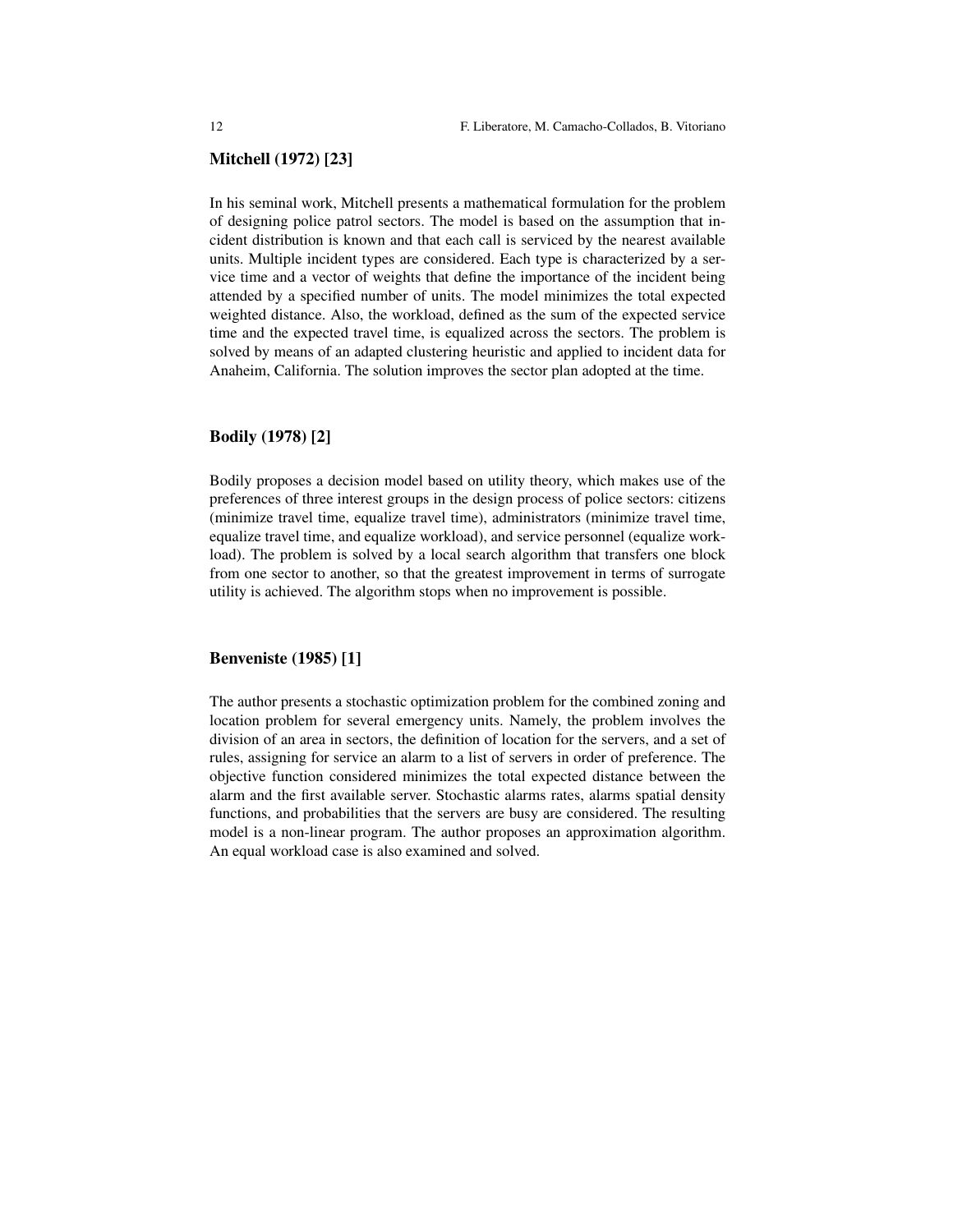#### Sarac *et al.* (1999) [26]

The authors describe a study undertaken to reconfigure the police reporting districts used by the Buffalo Police Department. The following districting criteria were considered:

- Homogeneity in terms of population, area and call volume.
- Geometrical properties such as compactness and contiguity.
- Feasibility with respect to existing boundaries of five police districts.
- Easy access to demographic data for each district.
- Suitability for use by other agencies.

Initially, the authors formulated the problem as a multi-objective set partition problem which proved incapable to solve the real-world size problem at hand. Subsequently, a practical approach has been proposed: basically, the new districts were defined according to the census block groups that intrinsically present most of the desired characteristics (homogeneity in terms of population, compactness, contiguity, easy access to demographic data, and suitable for use by other agencies). With minor modifications, this solution proved to be very effective.

#### D'Amico *et al.* (2002) [13]

The authors solve a PDP subject to constraints of contiguity, compactness, convexity, and equal size. The novelty of the model lies in the incorporation of queuing measures to compute patrol offices workloads and response times to calls for service, computed by external software, PCAM. PCAM optimizes a queuing model for deployment of police resources, providing the optimal number of cars per district. The authors solve the problem by means of a simulated annealing algorithm that iteratively calls the PCAM routine. At each step, the neighborhood is determined by a simple exchange procedure that takes into account the following constraints:

- The average response time per district is bounded from above.
- The ratio of the size of the largest and smallest districts is bounded from above.
- Sectors must be connected.
- The ratio of the longest Euclidean path and the square root of the area in each sector is bounded from above to preserve compactness.
- Sectors must be convex.

The algorithm is applied to a real-world case for the Buffalo Police Department. The following objectives were considered: minimization of the maximum workload (by decremental bounding constraining) and minimization of the maximum average response time.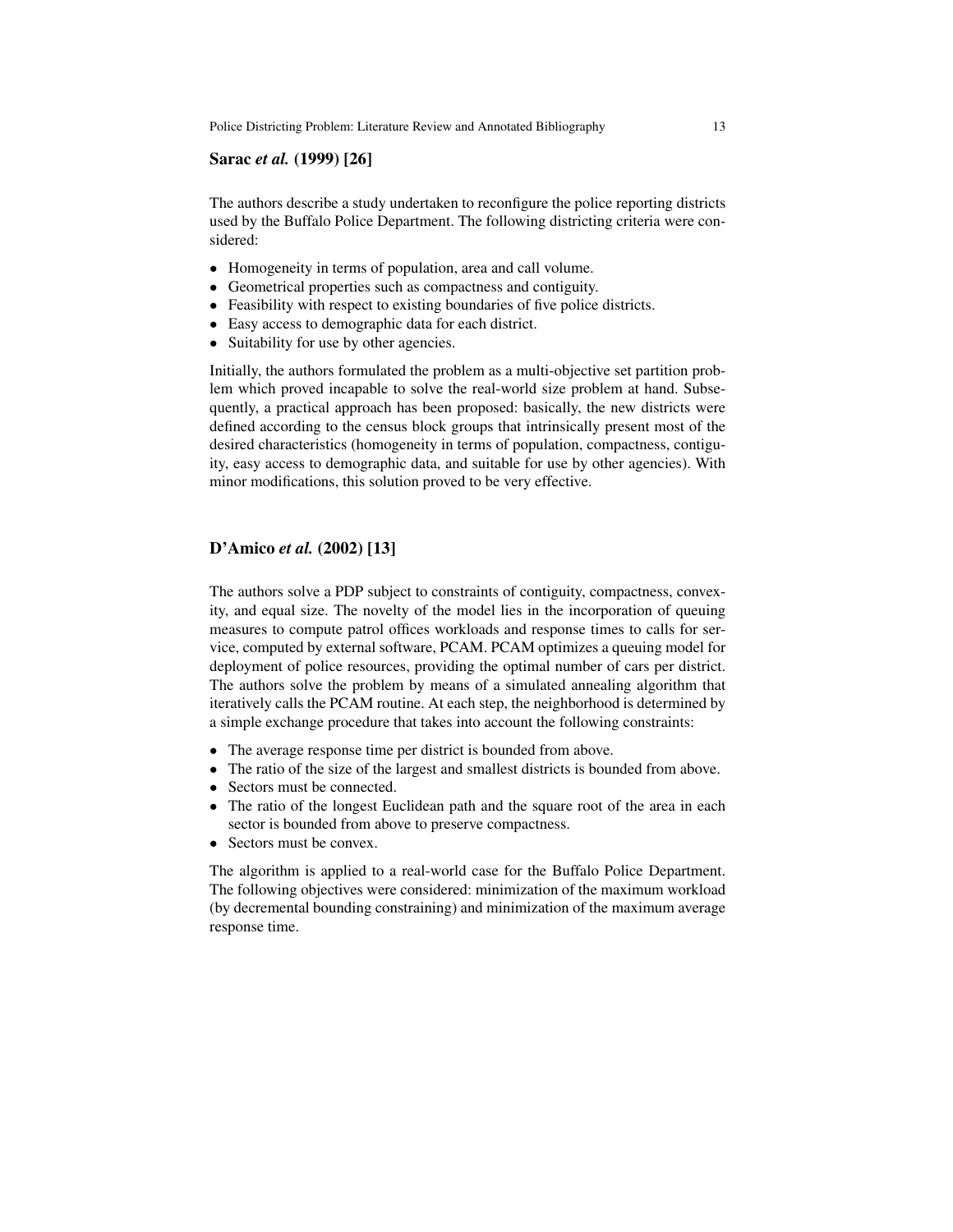#### Curtin *et al.* (2005) [12]

The authors apply a covering model to determine police patrol sectors. The covering model defines the centers of police patrol sectors in such a way that the maximum number of (weighted) incidents is covered. An incident is considered to be covered if it lies within an acceptable service distance from the center of a patrol sector. The model is integrated in a GIS and applied to a case study on the City of Dallas, Texas. In the final part of this chapter, the authors present a number of possible refinements to their model, including a maximum workload restriction (in terms of number of weighted incidents).

#### Scalisi *et al.* (2009) [27]

The issue of Geography & Public Safety presents numerous articles by police analysts describing their experiences with police redistricting within their police department.

- Bruce (2009) [3]: C. Bruce, President of the International Association of Crime Analysts, poses some interesting questions that an analysts should answer to determine how workload should be measured.
- Kistler (2009) [18]: A. Kistler, from the Tucson Police Department, devises a district evaluation measure built as the weighted sum of the following criteria: total hours worked, number of call responses, average response time, total length of all streets within the division, area of the division, and population. TPD staff used a GIS in combination with a software program called Geobalance to manually design alternative districting configurations. Future evaluations of the implemented plan showed that the projected workload ratios were reliable and realistic.
- Douglass (2009) [14]: J. Douglass, from the Overland Park Police Department, explains how the introduction of a new real-time deployment paradigm, based on criminal hot-spots identification and treatment, had been implemented in the department. Unfortunately, no long-term statistical analysis was available at the time the article was written.
- Mayer (2009) [21]: A. Mayer, from the East Orange Police Department, reports a similar strategy. In fact, the East Orange Police Department implemented a geographical technology called Tactical Automatic Vehicle Locator (TAC-AVL). TAC-AVL allows for GPS tracking, visualization on a map, and recording of information regarding patrol cars and incidents. This tool has been coupled with a new deployment strategy that allows for the introduction of Impact, Resource, Response, and Conditions cars to backup understaffed zones of the jurisdiction.
- Mielke (2009) [22]: P. Mielke, from Redlands Police Department, explains how to use ESRI districting tool, a free extensions for ESRI ArcGIS that allows creating new police districts in a city or region.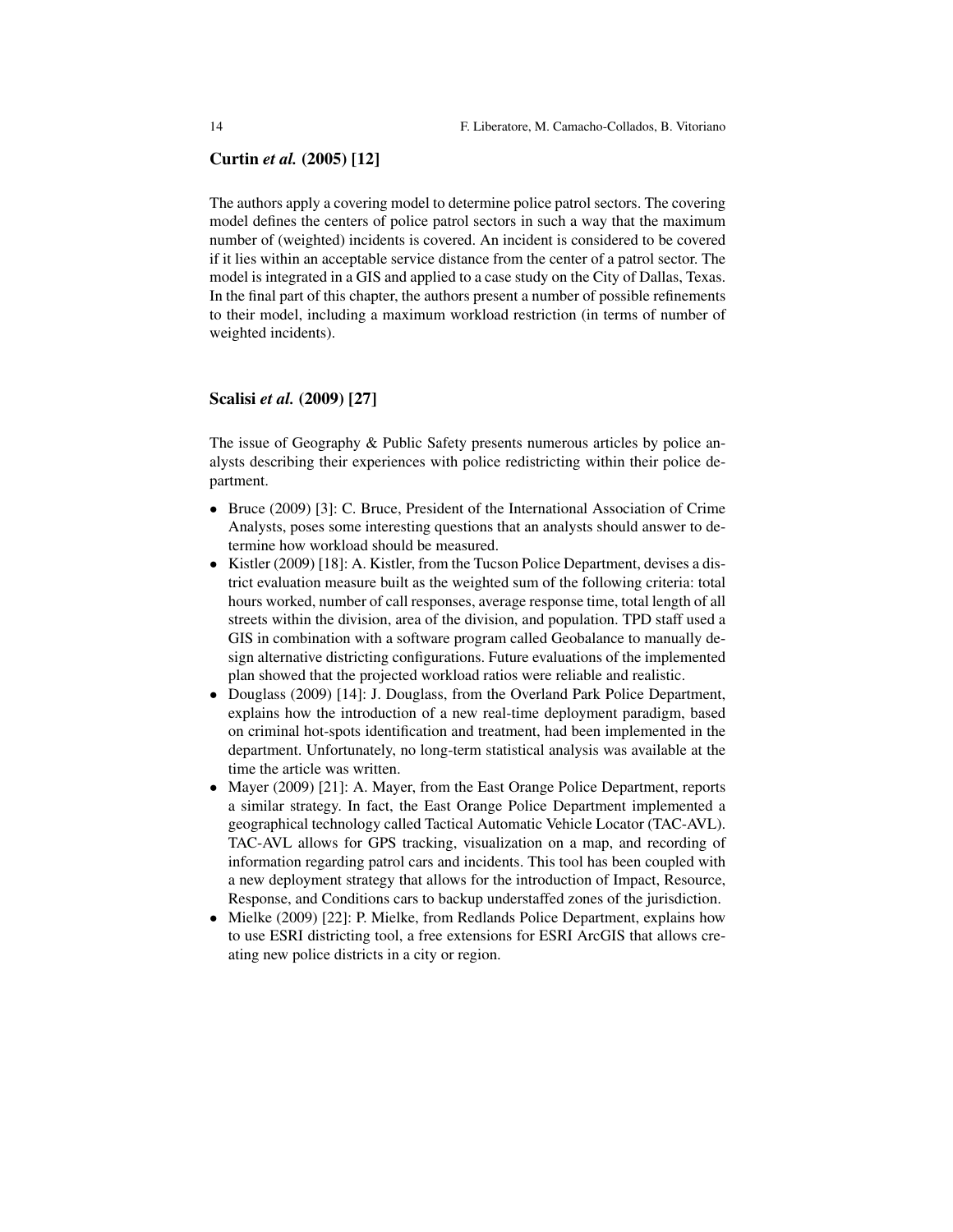• Other successful applications of geographical technologies to police redistricting have been reported from Austin PD and Charlotte-Mecklenburg PD.

#### Curtin *et al.* (2010) [11]

Following Curtin *et al.* (2005) [12], the authors extend the covering model to include backup coverage (e.g., multiple coverage of high priority locations). The resulting model is bi-objective in nature. The authors propose a single objective model that maximizes the priority weighted coverage (each time a location is covered is accounted for separately), while ensuring a minimum covering level in terms of priority weighted number of locations covered (each covered location is accounted for only once). The model is tested with the police geography of Dallas, Texas, and refinements on the model are proposed (e.g., maximum workload per patrol sector).

#### Wang (2012) [28]

The author takes us on a journey across the main application areas of GIS in police practices. Among the various applications, Wang mentions the possibility of using GIS as a police force planning tool. Namely, he refers to hot-spot policing and police districting. Concerning the latter, Wang identifies three main objectives: meeting a response time threshold, minimizing the cost of operation, and balancing workload across districts. The author mentions the work by Curtin *et al.* (2005, 2010) [12, 11] and states that future works in this area should explore other goals, such as minimizing total cost (response time), minimizing the number of sectors (dispatch centers), maximizing equal accessibility, or a combination of multiple goals.

## Zhang and Brown (2013) [29]

In this work a parametrized redistricting procedure for police patrols sectors is proposed. The methodology consists of a heuristic algorithm that generates alternative districting configurations. Next, the configurations are evaluated in terms of average response time and workload. With this aim, an agent-based simulation model was implemented in a GIS. The location and times of the incidents taking place at each sector are modeled by an empirical distribution based on real incident data. Finally, the procedure identifies the set of non-dominated solutions. The methodology has been tested on a case study based on the Charlottesville Police Department, VA, USA.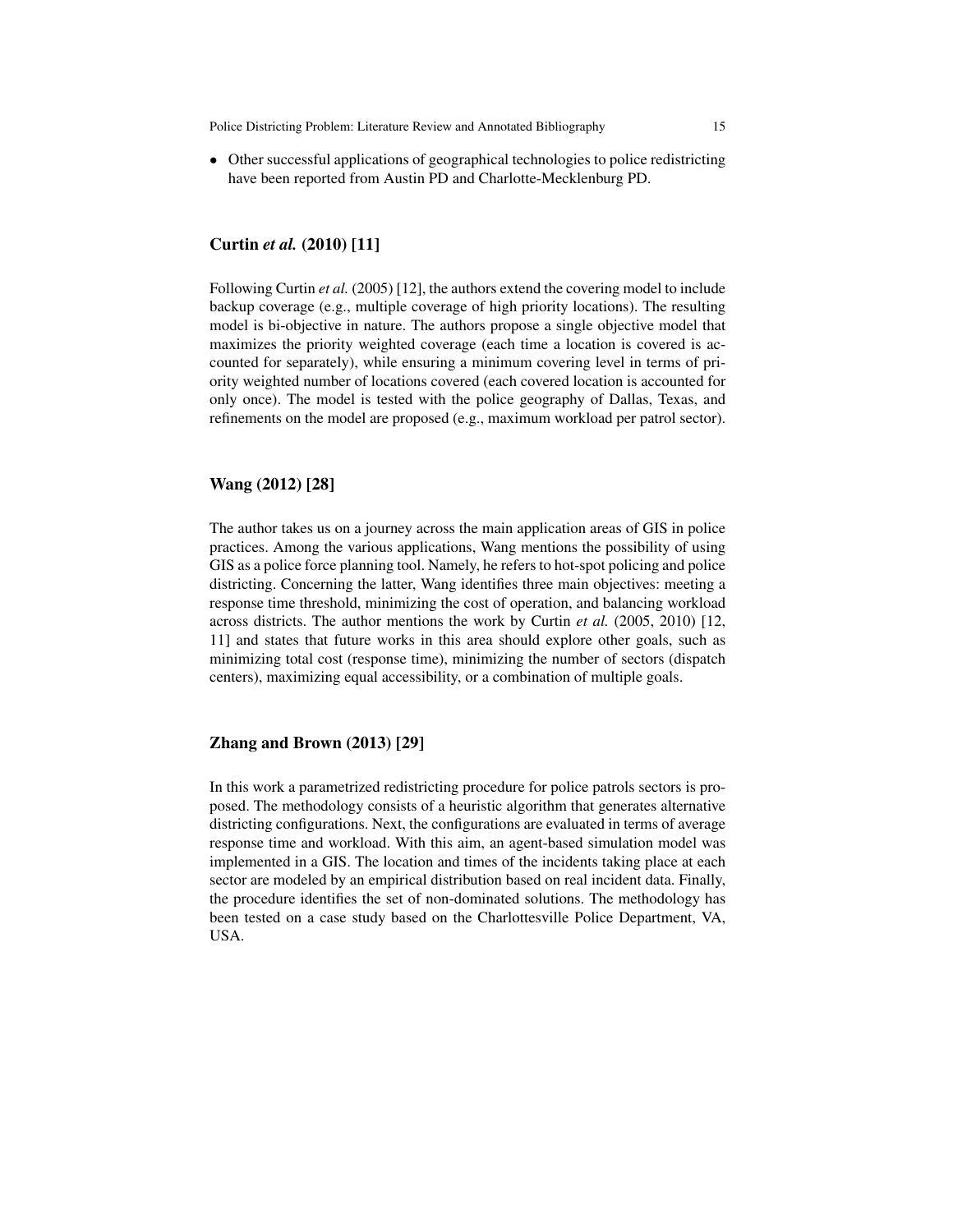#### Zhang *et al.* (2013) [32]

The focus of this research is the evaluation of three different methods for scoring police districting designs: a closed form probability based approach, a discrete-event simulation based on hypercube models for spatial queuing systems, and an agentbased simulation model. The scoring measures are evaluated on designs generated using the methodology presented in Zhang and Brown (2013) [29]. According to the authors, the three methods provide similar evaluations of the districting plans when the emergency response system is not stressed. However, in the face of high system stress, only the agent-based simulation model is capable of accurately represent the significantly changes in the workload scores due to complex behaviors of the system such as cross-boundary support, that is, when an agent assigned to a district services a call for service in another district.

#### Zhang and Brown (2014) [30]

The research presented in this paper focuses on the definition of a simulated annealing algorithm for the problem of finding optimal police patrol districting designs. The optimization procedure makes use of a discrete-event simulation to evaluate the solutions according to multiple criteria, such as average response time and workload variation among sectors. Districting designs are generated using a simulated annealing procedure. In this procedure two different neighborhoods are compared. In the first one, only changes of one block are allowed. The second one consists of a cutting and merging process that allows for more significant changes. The authors show empirically that the second approach uses fewer iterations to reach good solutions and is, therefore, preferable when used in conjunction with discrete-event simulation.

## Zhang and Brown (2014) [31]

In this paper, Zhang and Brown extend their previous research in Zhang and Brown (2013) [29]. The main changes with respect to the previous contribution are the following. First, both discrete-event simulation and agent-based simulation are considered. The former is more computational efficient while the latter is more precise. Second, an iterative searching procedure is used to optimize the parameters of the districting algorithm, instead of adopting a completely randomized approach. The authors propose using experimental design methods to explore the parameter space, but classical metaheuristics, such as simulated annealing and genetic algorithms, could be used as well. The methodology is tested on real data provided by the Charlottesville Police Department, VA, USA.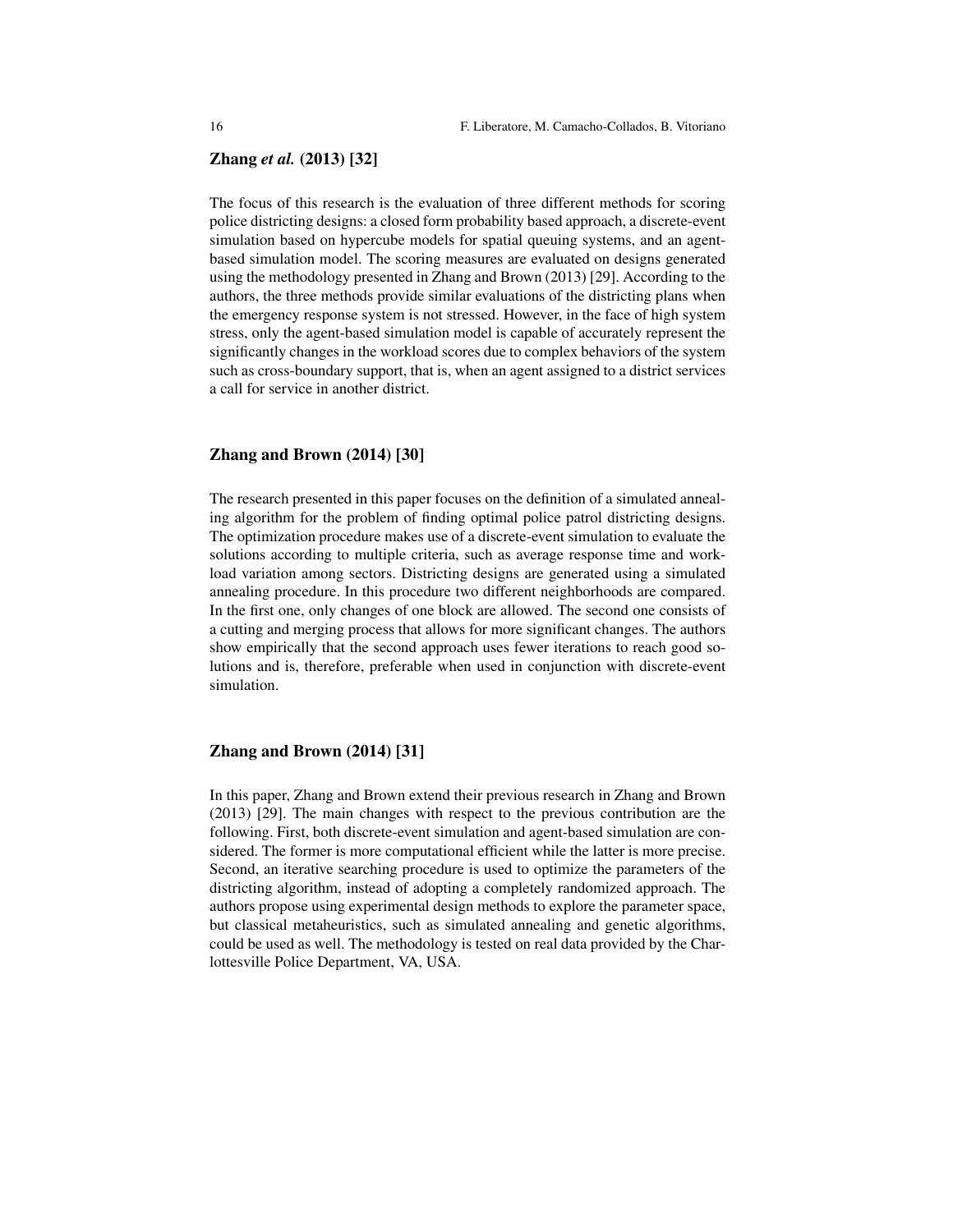## Bucarey *et al.* (2015) [4]

In this paper the authors define a variant of the classical *p*-median problem to tackle the problem of defining balanced police sectors. The model is designed keeping in mind the requirements of the Chilean National Police Force, but can be applied to any country. The model proposed enriches the classical *p*-median in a number of ways. First, it enforces bounds on the demand of each sector. The bounds can be specified according to the acceptable percentage of deviation from the average demand in order to ensure homogeneity. The objective function is defined as the weighted sum of three terms. The first one is the sum of the blocks distances to the associated median. The second term enforces compactness by considering the sum of a measure of the sectors' boundaries size. The function measuring the boundaries is non-linear in nature and is approximated by a piece-wise linear function. Finally, the third term represents the prevention demand component associated with a block. This component is defined as the maximum of three factors: the length of roads in the block, the amount of reported crime in the block, and the population of the block. The model is solved on a realistic case study considering 1266 blocks and up to  $p = 7$  neighbors. Due to the size of the problem, the model is solved by means of a location-allocation heuristic algorithm.

#### Camacho-Collados *et al.* (2015) [6]

This paper presents the Multi-Criteria Police Districting Problem (MC-PDP), a multi-criteria optimization model for partitioning the territory under the jurisdiction of a Police Department into sectors. The goal is the automatic definition of sectors that adapts to a particular shift. Initially, the territory is divided into a square grid. Each cell of the grid (which represent a block) is characterized by a crime risk, representing the expected crime, and an area, representing the total street length. A feasible design requires the sectors to be connected and convex. The workload for each sector is computed as the weighted sum of different factors: area, risk, isolation (i.e., how far the sector is from other sectors) and diameter. The objective function minimizes the weighted combination of the total workload and of the maximum workload. Assigning more weight to the first term results in solutions that are more efficient, while favoring the second term provides solutions that are more equal in terms of workload distribution. The model is solved by means of a multi-start randomized local search algorithm. The algorithm is tested on a real dataset including data from Central District of Madrid, Spain. A comparison with the configuration currently adopted by the Spanish National Police shows how this is suboptimal compared to the solutions found by the algorithm.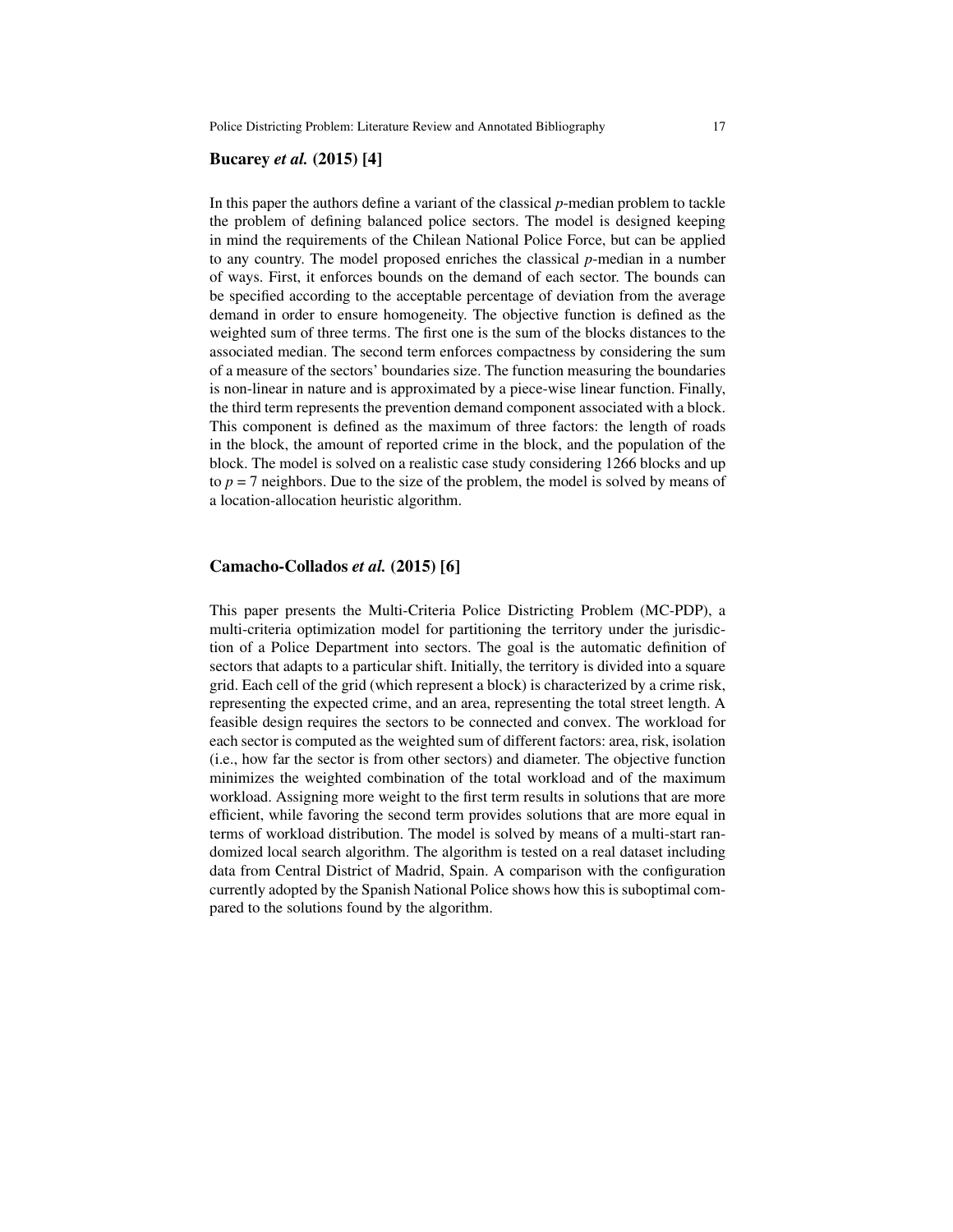#### Camacho-Collados and Liberatore (2015) [5]

In this article, the authors embed the model and algorithm presented in Camacho-Collados *et al.* (2015) [6] within a decision support system for predictive police patrolling. The decision support system combines predictive policing features with the MC-PDP for the automatic definition of police districts that are tailored to the requirements of future shifts. The authors tackle the problem of adequately describing crime events in which the time and the location of the incidents are indeterminate. Previous research on the subject only contemplated temporally indetermined crimes.

## Cheung *et al.* (2015) [9]

In this paper, a police force deployment optimization framework is proposed. The framework is comprised of two optimization problems solved in sequence: a police location problem and a patrolling area problem, respectively. The first problem is tackled as a *p*-median problem where nodes represents centroids generating crime and/or feasible locations for police facilities and the distances are weighted by the crime rate associated to the node. In the second problem, given the locations of police stations, the model determines the patrol area of the police force such that the total covered area of the police force is maximised. This is obtained by means of a maximum coverage problem. The framework is applied to a case study on the Greater London Area.

## Chow *et al.* (2015) [10]

The authors apply classical Operational Research models - i.e., the *p*-median and the maximum coverage problems - for the location of *p* police facilities. Travel costs (distances) and crime generated at each location are considered. The solutions to these problems provide a definition of police districts, that is crisp for the *p*-median problem (i.e., a location is always assigned to the closest facility) and fuzzy for the maximum coverage problems (i.e., a location is assigned to all the facilities that "cover" it, that is, the distance between the location and the facility is inferior to a predefined distance). The algorithms are tested on data representing the crime rate in January 2014 for all wards (i.e., blocks) in Greater London.

#### Liberatore and Camacho-Collados (2016) [20]

The focus of this article is the extension of the MC-PDP [6] to general graph structures. This allows for increased versatility in terms of applicability of the model.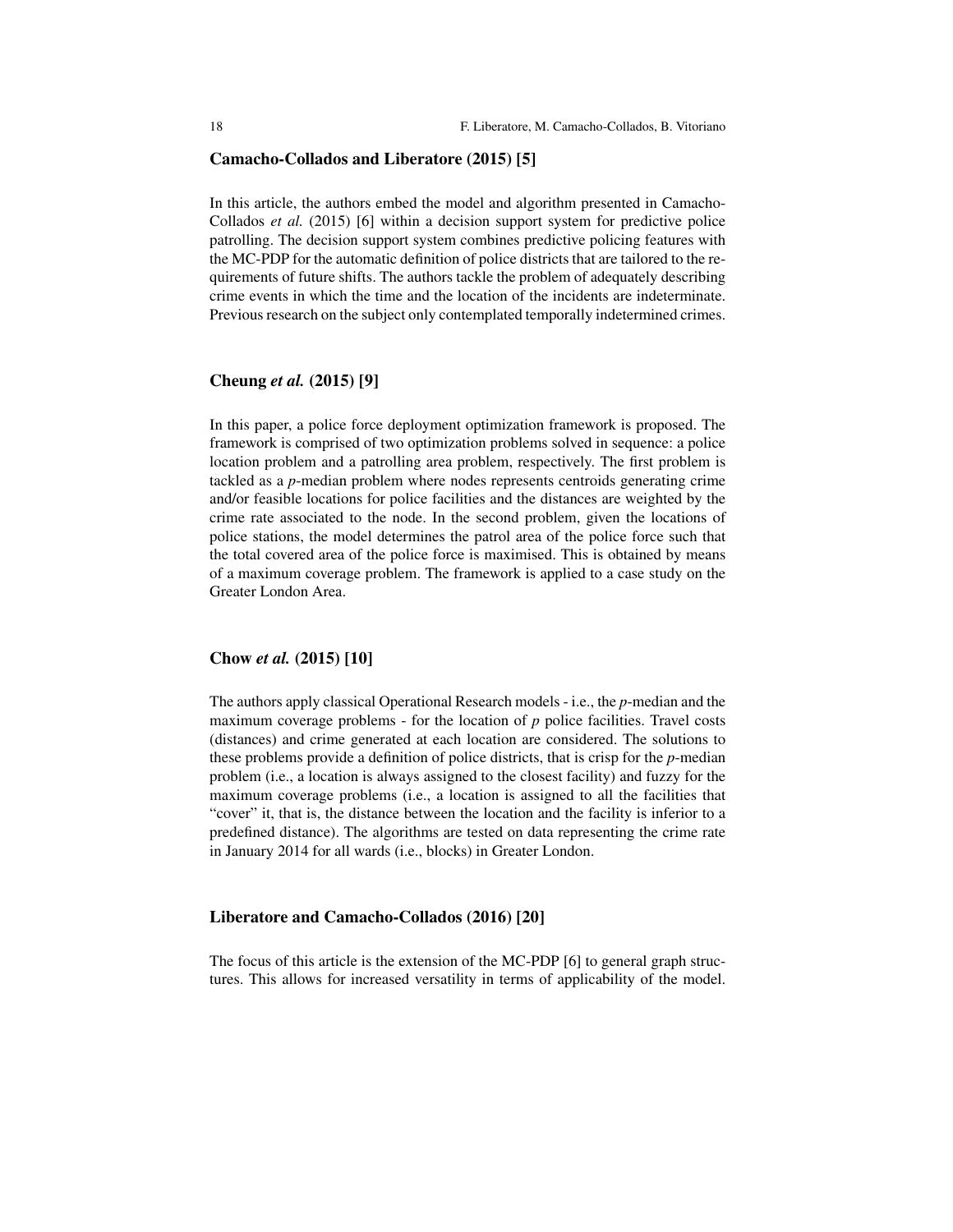With respect to the model, the same criteria (i.e., area, risk, isolation and diameter) and objective function are considered. However, the authors defined an efficient and practical condition for set convexity derived from the classical definition of convexity in graphs. In terms of solution methodologies, the authors propose three local search algorithms for the MC-PDP on a graph: Simple Hill Climbing, Steepest Descent Hill Climbing, and Tabu Search. Thanks to its ability to escape from local optima, the Tabu Search algorithms finds solutions that are on average better than the other two methodologies.

## Piyadasun *et al.* (2017) [25]

Piyadasun *et al.* propose a multi-step heuristic procedure that clusters census blocks into sectors. Initially, crimes are assigned to census blocks and the crime-weighted centroid of each census block is identified. Distances are determined using actual road distance. Then, *k* non-contiguous centroids are chosen as the sector seeds. Next, the sectors are grown by adding a census block to a single sector at each iteration. The census block to be added is chosen in such a way that the resulting sector is as compact and efficient as possible. This is achieved by considering both the distance between the census block and the sector center (close census blocks are preferred) and the increase in terms of minimum rectangular area needed to cover the whole sector after the census block is added to it (small increases are preferred). The algorithm has been applied to crime data for the San Francisco County, CA, USA, corresponding to years from 2003 to 2015. The performance of the solutions obtained has been evaluated considering workload distribution, compactness of the districts, and patrol car response time. The workload definition used by the authors considers the number of calls for service in a district, as well as their severity and the distance travelled to service them. Homogeneity in workload distribution is computed using the Gini index. Concerning compactness, the measure adopted is the Isoperimetric quotient (i.e. the ratio of the polygon area to the area of a circle with same perimeter). Finally, efficiency is obtained by considering the average time taken to travel to any point in the sector from the seed point (which is where the patrol car is hypothetically located).

# 5 Conclusions

District design is the problem of grouping elementary units of a given territory into larger districts, according to relevant attributes. Depending on the problem faced, the attributes considered might belong to different contexts, including economical, demographic, geographical, etc. In the last decades, the districting problems have been applied to a broad number of fields. The application of this family of problems to the policing context has given rise to the Police Districting Problem.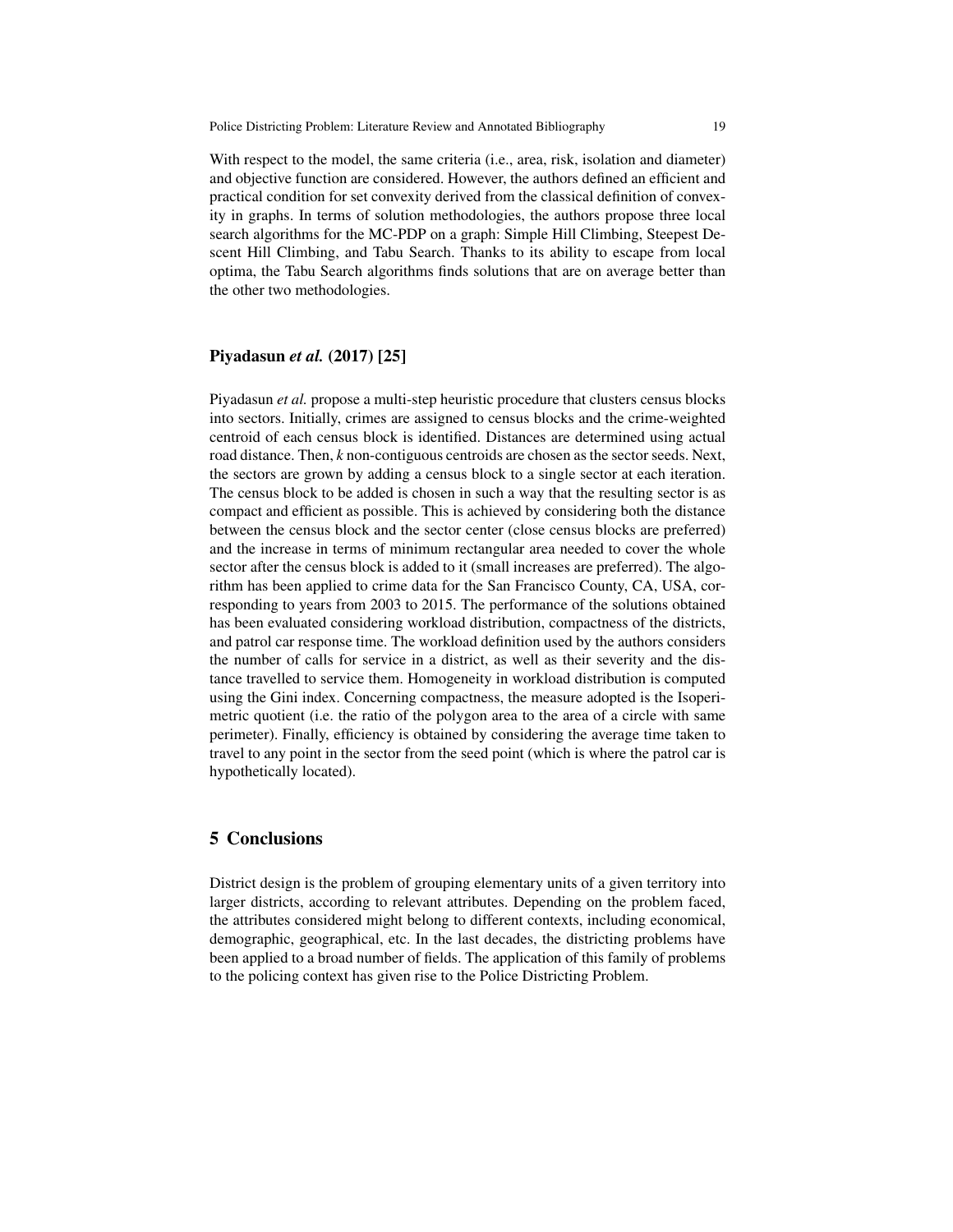In this chapter, a comprehensive review of the Police Districting Problem is given. Initially, a general definition of the problem is provided. Next, the literature on the subject is analyzed in terms of attributes and methodology. Then an annotated bibliography is presented, where the most salient points of each contribution are summarized.

The results of the analysis show that the models proposed in the literature mostly differ on the definitions adopted for the most relevant attributes. In fact, it can be observed a great variability in terms of how sector workload is computed, or on which geometric and topological characteristics should be considered. Also, there is no common agreement on how homogeneity among sectors should be measured. It is the authors' opinion that the research community should work toward a standard definition of the Police Districting Problem. This would allow us to focus most the efforts on a single model, similar to what happened in other areas, such as Location Analysis or Vehicle Routing. In particular, it would permit to take steps toward the definition of exact solution approaches for the Police Districting Problem.

Acknowledgements The research of Liberatore and Vitoriano has been supported by the Government of Spain, grant MTM2015-65803-R, and by the Government of Madrid, grant S2013/ICE-2845. All financial supports are gratefully acknowledged. The information and views set out in this paper are those of the author(s) and do not necessarily reflect the official opinion of the financial supporters and of the affiliation institutions.

## References

- 1. Benveniste, R.: Solving the combined zoning and location problem for several emergency units. Journal of the Operational Research Society 36(5), 433–450 (1985)
- 2. Bodily, S.: Police sector design incorporating preferences of interest groups for equality and efficiency. Management Science 24(12), 1301 (1978)
- 3. Bruce, C.: Districting and resource allocation: A question of balance. Geography & Public Safety 1(4), 1–3 (2009)
- 4. Bucarey, V., Ordóñez, F., Bassaletti, E.: Shape and balance in police districting. In: H.A. Eiselt, V. Marianov (eds.) Applications of Location Analysis, pp. 329–347. Springer, Switzerland (2015)
- 5. Camacho-Collados, M., Liberatore, F.: A decision support system for predictive police patrolling. Decision Support Systems 75, 25–37 (2015)
- 6. Camacho-Collados, M., Liberatore, F., Angulo, J.M.: A multi-criteria police districting problem for the efficient and effective design of patrol sector. European Journal of Operational Research 246(2), 674–684 (2015)
- 7. Chaiken, J., Dormont, P.: A patrol car allocation model: Background. Management Science 24(12), 1280–1290 (1978)
- 8. Chaiken, J., Dormont, P.: A patrol car allocation model: Capabilities and algorithms. Management Science 24(12), 1291–1300 (1978)
- 9. Cheung, C.Y., Yoon, H., Chow, A.H.: Optimization of police facility deployment with a case study in greater london area. Journal of Facilities Management 13(3), 229–243 (2015)
- 10. Chow, A.H., Cheung, C., Yoon, H.: Optimization of police facility locationing. Transportation Research Record: Journal of the Transportation Research Board 2528, 60–68 (2015)